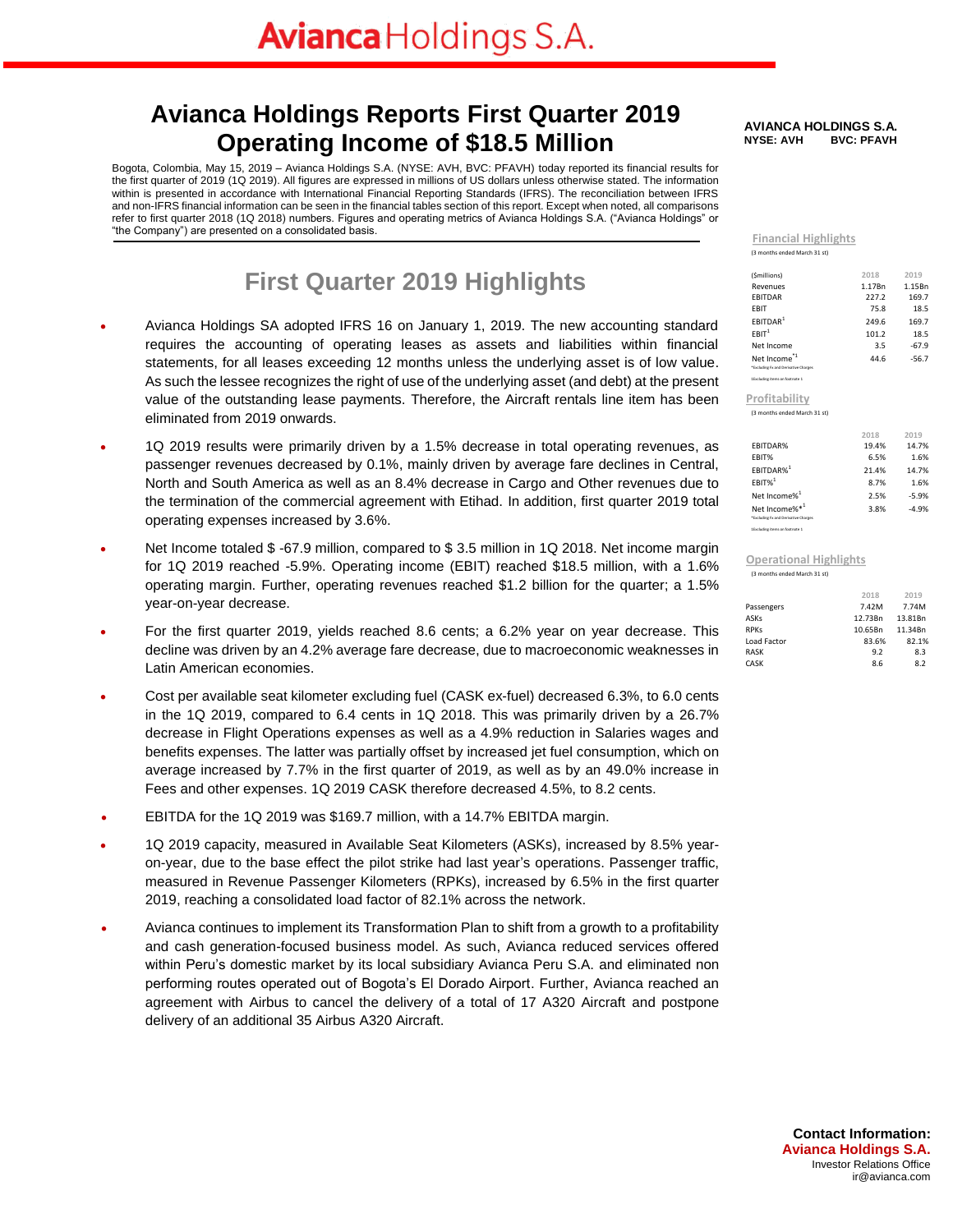

#### **CEO Message**

Dear Shareholders,

It is my honor to address you today as Avianca's Interim CEO, which came into effect on May 1, 2019 after Mr. Hernán Rincón retired from the Company after three years serving as our Chief Executive Officer, leading our Company's transformation process and establishing a solid foundation for our Company's long-term strategic and organizational development program. We would again like to express our gratitude to Mr. Rincón.

I have been appointed Interim CEO by Avianca's Board of Directors for this transition period, while we finalize the appointment of our new CEO. I look forward to manning the helm of Colombia's regional flagship carrier until our Boardmandated search for our next CEO has been completed. This process requires three strong candidates to be identified through a thorough and comprehensive search that is currently being conducted by an independent executive search agency, as per Avianca Holdings bylaws.

Turning to our first quarter financial performance, we continued to successfully implement the strategic plan which we announced at the beginning of this year and will continue deployment throughout the year, based on our Transformation Plan. Avianca Holdings had a difficult start of the year. The unfortunate U.S. dollar relation between fuel prices and regional currencies pressured our results during the quarter, combined with other obstacles which created a very challenging environment. However, we successfully advanced important strategic objectives related to our Transformation Plan on several different fronts. These are initial indications of our success in stabilizing our business, as we pivot from a growth-driven strategy to now focus on our core business units, namely our (i) Passenger, (ii) Loyalty and (iii) Cargo operations, with a strong emphasis on profitability and strengthened cash generation.

As part of the first pillar of our Transformation Plan, we successfully re-negotiated in March our 128 A320neo purchase order with Airbus. We successfully agreed to drop 17 Airbus A320neo from the original order of 128 A320neo planes, and to postpone deliveries between 2019-2022 of another 35 aircraft of the same type, to ensure we maintain our financial stability over the next three years, which will also benefit from the important efficiencies we have been able to capture through our fleet management strategy and throughout our operations across the network. With this renegotiation, we have reduced Avianca's financial commitments by more than \$2.6 billion dollars and we preserved a cash position of \$350 million for the 2020-2022 period. While we are confident that Avianca will continue to grow, the rhythm of this growth and of the expansion of our fleet has been reduced considerably since implementing our strategic plan in 2018.

The Airbus renegotiation is only the first step of adjusting our fleet structure, which includes the sale and phasing-out of the aging Embraer E190 jets within the fleet and the transfer of our ATR fleet to our new *Regional Express Americas*  subsidiary. Along these lines, I'm pleased to let you know that *Regional Express Americas* formally began operation in the first quarter 2019, effectively strengthening Avianca's connectivity in Colombia.

Turning to our progress related to network repositioning, our focus on improved profitability resulted in several network changes, including cutting our Peruvian domestic network to a single route between Lima and Cusco (with 35 weekly frequencies) and maintaining our Lima Hub for international destinations. We have turned our attention to reassessing other routes with an eye towards profitability, including suspending service to Boston and Chicago from Bogota starting May 1, 2019, and ending flights from Cartagena to both Pereira and New York John F. Kennedy on the same day, we also canceled Bogota-Montevideo and Lima-Mendoza in March 1, 2019. While we have suspended a total of 16 routes, we will be adding capacity to several of Avianca's more profitable routes and have increased capacity on routes from Bogota to Medellin, Cali, Santiago de Chile and a seasonal flight to Barcelona.

In November of last year, we announced plans to sell off Avianca's interest in several non-core shareholdings and raise capital, which is the third pillar in our Transformation Plan. The sale of these non-core assets progressed well in 2018, with positive discussions with our respective regional partners. In the first quarter 2019, we continued to see success in divesting those non-core assets earmarked for sale, and recently announced that we had divested Avianca's 50% stake in our Avianca-CAE Flight Training joint venture. We continue to strengthen Avianca's balance sheet and remain focused on improving our overall profitability as we divest other assets no longer relevant to our core strategy.

As these updates reflect, we have made significant progress in line with the key pillars of our Transformation Strategy during the quarter. However, looking to the year ahead, we expect continued macro headwinds, increased fuel cost, and declining yields. Nevertheless, we also expect to continue significantly decreasing our CASK-ex fuel, in line with our ability to capture additional efficiencies at the operations level, as well as incremental *On-Time-Performance* (OTP), as has been reflected in our first quarter results, with strong operational metrics. 2019 will therefore be an important transition year for our Company, with continued success implementing our Transformation Strategy and a focus on enhanced profitability.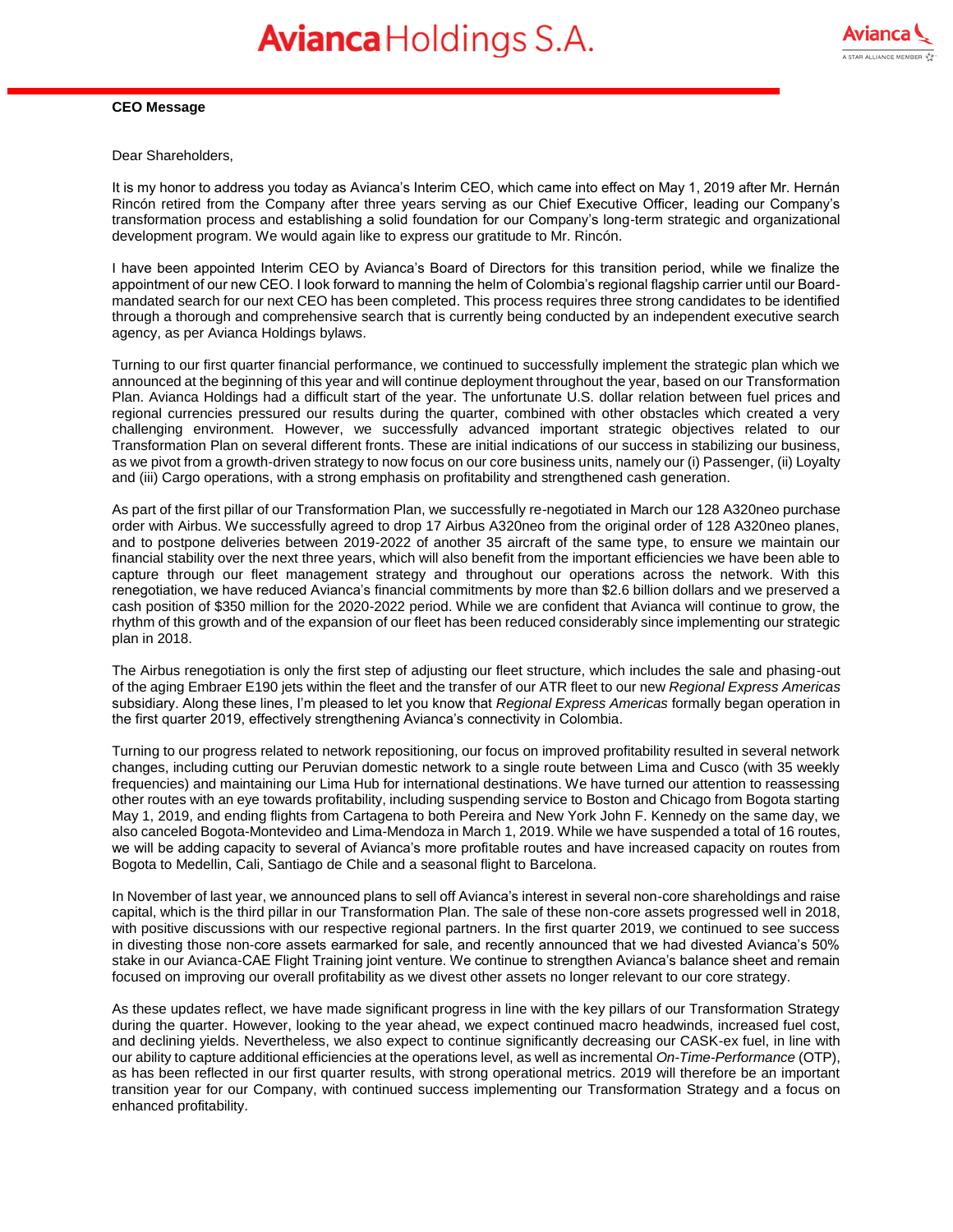Based on the external headwinds, we will maintain our operating projections at a conservative growth rate of 0% -2% for capacity, measured in ASK, and Passengers, while maintaining our load factors between 81%-83%. However, we are adjusting our EBIT margin guidance for 2019 to a range between 5.5% and 7.5%.

Our clients continue to be the focal point of our strategy. These achievements have been acknowledged during the first quarter, as we were recently recognized as the best regional airline in South America by the 2019 APEX Passenger Choice Awards, as well as for the best in-flight meals. We were also recognized by Trip Advisor as the most comfortable airline in the region, due to our outstanding on-board service and overall product offering.

Finally, on May 13, 2019 we were disappointed to learn that S&P Global Ratings lowered its issuer credit rating on Avianca to 'CCC+' from 'B' and its issue-level ratings to 'CCC' from 'B-', due to the fact that Avianca's plan to refinance its \$550 million senior unsecured notes due May 10, 2020 has taken longer than expected, and S&P believes our Company will face an increased refinancing risk. This delay is also related to our emphatic decision not to go to the market for financing to clear up contractual proceedings with one of our largest shareholders, BRW.

In closing, as Colombia's flag carrier and the preferred airline in the region, we have provided our customers with best in class service for more than 100 years. We have also demonstrated our ability to evolve and adapt to ever changing environments and demands; successfully weathering the challenges that the industry and macro environment can often put forth. 2019 will also see Avianca advancing on the execution of its strategic commercial Alliance with United Airlines and Copa. Further, this year, we also plan to continue developing projects and strategic alliances which will deepen our position in the market. And we remain focused on improving client interaction through our website, further personalizing the customer experience while we offer "world-class service" for our passengers. In summary, we are confident that continued successful execution of our Transformation Strategy's pillars will drive future profitability and liquidity, ultimately to emerge as a stronger company.

Finally, I would like to thank all our employees for their hard work, dedication and attention to our customers. We have improved our on-time performance tremendously in this first quarter of the year as part of our ongoing Transformation Plan. To all of my co-workers, my sincere appreciation.

Sincerely,

**Renato Covelo**  Interim Chief Executive Officer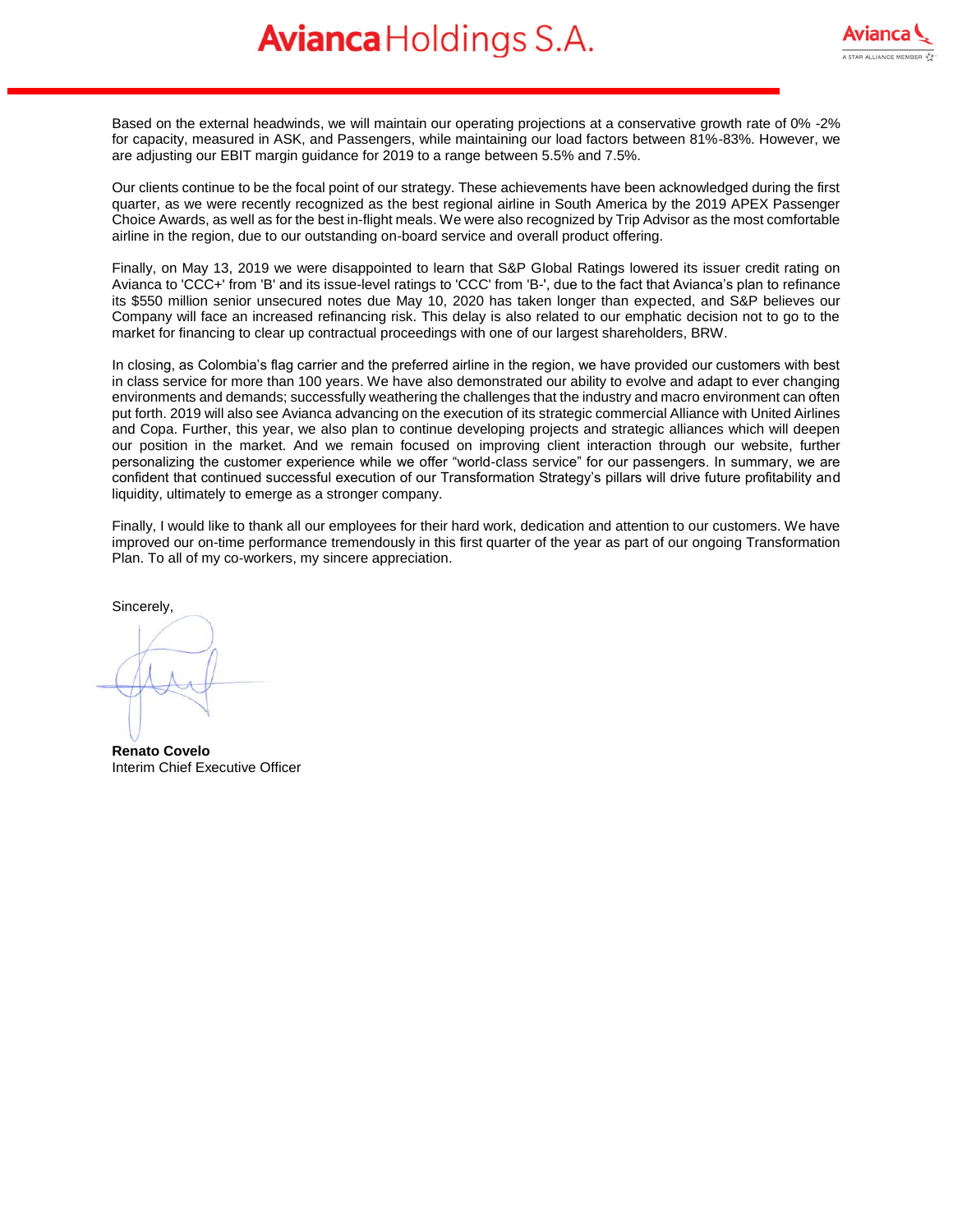

| ASK's (mm)<br>12,734<br>13,811<br> RPK's (mm)<br>10,647<br>11,341<br>Total Passengers (in millions)<br>7,421<br>7,737<br>Load Factor<br>83.6%<br>82.1%<br>Departures<br>72,451<br>76,105<br><b>Block Hours</b><br>142,817<br>152,938<br>Stage length (km)<br>1,101<br>1,149<br>128,103<br>Fuel Consumption Gallons (000's)<br>137,928<br>Yield (cents)<br>9.1<br>8.6<br>9.2<br>RASK (cents)<br>8.3<br>7.6<br><b>PRASK</b> (cents)<br>7.0<br>CASK (cents)<br>8.58<br>8.20<br>6.40<br>6.00<br>CASK ex. Fuel (cents)<br>8.38<br>8.20<br>CASK (Adjusted) (cents)<br>6.20<br>CASK ex. Fuel (Adjusted) (cents)<br>6.00<br>\$2858.9<br>\$3165.5<br>Foreign exchange (average) COP/US\$<br>\$2780.5<br>\$3249.8<br>Foreign exchange (end of period) COP/US\$<br>\$62.9<br>\$54.8<br>WTI (average) per barrel<br>\$16.3<br>\$23.6<br>Jet Fuel Crack (average) per barrel<br>\$79.2<br>\$78.4<br>US Gulf Coast (Jet Fuel average) per barrel<br>\$2.17<br>\$2.20<br>Fuel price per Gallon (including hedge)<br>\$1168.4<br>\$1150.8<br>Operating Revenues (\$M)<br>\$227.2<br>EBITDAR (\$M)<br>\$169.7<br>19.4%<br>14.7%<br><b>EBITDAR Margin</b><br>\$160.1<br>EBITDA (\$M)<br>\$169.7<br>13.7%<br>14.7%<br><b>EBITDA Margin</b><br>\$18.5<br>Operating Income (\$M)<br>\$75.8 | <b>Consolidated Financial and Operational</b><br>Highlights <sup>1</sup> | <b>1Q18</b> | <b>1Q19</b> | $\Delta$ Vs.<br><b>1Q18</b> |
|-----------------------------------------------------------------------------------------------------------------------------------------------------------------------------------------------------------------------------------------------------------------------------------------------------------------------------------------------------------------------------------------------------------------------------------------------------------------------------------------------------------------------------------------------------------------------------------------------------------------------------------------------------------------------------------------------------------------------------------------------------------------------------------------------------------------------------------------------------------------------------------------------------------------------------------------------------------------------------------------------------------------------------------------------------------------------------------------------------------------------------------------------------------------------------------------------------------------------------------------------------------------------|--------------------------------------------------------------------------|-------------|-------------|-----------------------------|
|                                                                                                                                                                                                                                                                                                                                                                                                                                                                                                                                                                                                                                                                                                                                                                                                                                                                                                                                                                                                                                                                                                                                                                                                                                                                       |                                                                          |             |             | 8.5%                        |
|                                                                                                                                                                                                                                                                                                                                                                                                                                                                                                                                                                                                                                                                                                                                                                                                                                                                                                                                                                                                                                                                                                                                                                                                                                                                       |                                                                          |             |             | 6.5%                        |
|                                                                                                                                                                                                                                                                                                                                                                                                                                                                                                                                                                                                                                                                                                                                                                                                                                                                                                                                                                                                                                                                                                                                                                                                                                                                       |                                                                          |             |             | 4.3%                        |
|                                                                                                                                                                                                                                                                                                                                                                                                                                                                                                                                                                                                                                                                                                                                                                                                                                                                                                                                                                                                                                                                                                                                                                                                                                                                       |                                                                          |             |             | $-150$ bp                   |
|                                                                                                                                                                                                                                                                                                                                                                                                                                                                                                                                                                                                                                                                                                                                                                                                                                                                                                                                                                                                                                                                                                                                                                                                                                                                       |                                                                          |             |             | 5.0%                        |
|                                                                                                                                                                                                                                                                                                                                                                                                                                                                                                                                                                                                                                                                                                                                                                                                                                                                                                                                                                                                                                                                                                                                                                                                                                                                       |                                                                          |             |             | 7.1%                        |
|                                                                                                                                                                                                                                                                                                                                                                                                                                                                                                                                                                                                                                                                                                                                                                                                                                                                                                                                                                                                                                                                                                                                                                                                                                                                       |                                                                          |             |             | 4.4%                        |
|                                                                                                                                                                                                                                                                                                                                                                                                                                                                                                                                                                                                                                                                                                                                                                                                                                                                                                                                                                                                                                                                                                                                                                                                                                                                       |                                                                          |             |             | 7.7%                        |
|                                                                                                                                                                                                                                                                                                                                                                                                                                                                                                                                                                                                                                                                                                                                                                                                                                                                                                                                                                                                                                                                                                                                                                                                                                                                       |                                                                          |             |             | -6.2%                       |
|                                                                                                                                                                                                                                                                                                                                                                                                                                                                                                                                                                                                                                                                                                                                                                                                                                                                                                                                                                                                                                                                                                                                                                                                                                                                       |                                                                          |             |             | $-9.2%$                     |
|                                                                                                                                                                                                                                                                                                                                                                                                                                                                                                                                                                                                                                                                                                                                                                                                                                                                                                                                                                                                                                                                                                                                                                                                                                                                       |                                                                          |             |             | $-7.9%$                     |
|                                                                                                                                                                                                                                                                                                                                                                                                                                                                                                                                                                                                                                                                                                                                                                                                                                                                                                                                                                                                                                                                                                                                                                                                                                                                       |                                                                          |             |             | $-4.5%$                     |
|                                                                                                                                                                                                                                                                                                                                                                                                                                                                                                                                                                                                                                                                                                                                                                                                                                                                                                                                                                                                                                                                                                                                                                                                                                                                       |                                                                          |             |             | $-6.3%$                     |
|                                                                                                                                                                                                                                                                                                                                                                                                                                                                                                                                                                                                                                                                                                                                                                                                                                                                                                                                                                                                                                                                                                                                                                                                                                                                       |                                                                          |             |             | $-2.2%$                     |
|                                                                                                                                                                                                                                                                                                                                                                                                                                                                                                                                                                                                                                                                                                                                                                                                                                                                                                                                                                                                                                                                                                                                                                                                                                                                       |                                                                          |             |             | $-3.3%$                     |
|                                                                                                                                                                                                                                                                                                                                                                                                                                                                                                                                                                                                                                                                                                                                                                                                                                                                                                                                                                                                                                                                                                                                                                                                                                                                       |                                                                          |             |             | 10.7%                       |
|                                                                                                                                                                                                                                                                                                                                                                                                                                                                                                                                                                                                                                                                                                                                                                                                                                                                                                                                                                                                                                                                                                                                                                                                                                                                       |                                                                          |             |             | 16.9%                       |
|                                                                                                                                                                                                                                                                                                                                                                                                                                                                                                                                                                                                                                                                                                                                                                                                                                                                                                                                                                                                                                                                                                                                                                                                                                                                       |                                                                          |             |             | $-12.8%$                    |
|                                                                                                                                                                                                                                                                                                                                                                                                                                                                                                                                                                                                                                                                                                                                                                                                                                                                                                                                                                                                                                                                                                                                                                                                                                                                       |                                                                          |             |             | 44.4%                       |
|                                                                                                                                                                                                                                                                                                                                                                                                                                                                                                                                                                                                                                                                                                                                                                                                                                                                                                                                                                                                                                                                                                                                                                                                                                                                       |                                                                          |             |             | $-1.0%$                     |
|                                                                                                                                                                                                                                                                                                                                                                                                                                                                                                                                                                                                                                                                                                                                                                                                                                                                                                                                                                                                                                                                                                                                                                                                                                                                       |                                                                          |             |             | 1.6%                        |
|                                                                                                                                                                                                                                                                                                                                                                                                                                                                                                                                                                                                                                                                                                                                                                                                                                                                                                                                                                                                                                                                                                                                                                                                                                                                       |                                                                          |             |             | $-1.5%$                     |
|                                                                                                                                                                                                                                                                                                                                                                                                                                                                                                                                                                                                                                                                                                                                                                                                                                                                                                                                                                                                                                                                                                                                                                                                                                                                       |                                                                          |             |             | $-25.3%$                    |
|                                                                                                                                                                                                                                                                                                                                                                                                                                                                                                                                                                                                                                                                                                                                                                                                                                                                                                                                                                                                                                                                                                                                                                                                                                                                       |                                                                          |             |             | -470 bp                     |
|                                                                                                                                                                                                                                                                                                                                                                                                                                                                                                                                                                                                                                                                                                                                                                                                                                                                                                                                                                                                                                                                                                                                                                                                                                                                       |                                                                          |             |             | 6.0%                        |
|                                                                                                                                                                                                                                                                                                                                                                                                                                                                                                                                                                                                                                                                                                                                                                                                                                                                                                                                                                                                                                                                                                                                                                                                                                                                       |                                                                          |             |             | 104 bp                      |
|                                                                                                                                                                                                                                                                                                                                                                                                                                                                                                                                                                                                                                                                                                                                                                                                                                                                                                                                                                                                                                                                                                                                                                                                                                                                       |                                                                          |             |             | $-75.6%$                    |
|                                                                                                                                                                                                                                                                                                                                                                                                                                                                                                                                                                                                                                                                                                                                                                                                                                                                                                                                                                                                                                                                                                                                                                                                                                                                       | Operating Margin (\$M)                                                   | 6.5%        | 1.6%        | -488 bp                     |
| \$3.4<br>Net Income (\$M)<br>$-$67.9$                                                                                                                                                                                                                                                                                                                                                                                                                                                                                                                                                                                                                                                                                                                                                                                                                                                                                                                                                                                                                                                                                                                                                                                                                                 |                                                                          |             |             | -2069.0%                    |
| 0.3%<br>$-5.9%$<br>Net Income Margin                                                                                                                                                                                                                                                                                                                                                                                                                                                                                                                                                                                                                                                                                                                                                                                                                                                                                                                                                                                                                                                                                                                                                                                                                                  |                                                                          |             |             | $-620$ bp                   |
| EBITDAR (Adjusted) (\$M)<br>\$249.6<br>\$169.7                                                                                                                                                                                                                                                                                                                                                                                                                                                                                                                                                                                                                                                                                                                                                                                                                                                                                                                                                                                                                                                                                                                                                                                                                        |                                                                          |             |             | $-32.0%$                    |
| <b>EBITDAR Margin (Adjusted)</b><br>21.4%<br>14.7%                                                                                                                                                                                                                                                                                                                                                                                                                                                                                                                                                                                                                                                                                                                                                                                                                                                                                                                                                                                                                                                                                                                                                                                                                    |                                                                          |             |             | -662 bp                     |
| EBITDA (Adjusted) (\$M)<br>\$185.5<br>\$169.7                                                                                                                                                                                                                                                                                                                                                                                                                                                                                                                                                                                                                                                                                                                                                                                                                                                                                                                                                                                                                                                                                                                                                                                                                         |                                                                          |             |             | $-8.5%$                     |
| <b>EBITDA Margin(Adjusted)</b><br>15.9%<br>14.7%                                                                                                                                                                                                                                                                                                                                                                                                                                                                                                                                                                                                                                                                                                                                                                                                                                                                                                                                                                                                                                                                                                                                                                                                                      |                                                                          |             |             | $-113 bp$                   |
| \$101.2<br>Operating Income (Adjusted) (\$M)<br>\$18.5                                                                                                                                                                                                                                                                                                                                                                                                                                                                                                                                                                                                                                                                                                                                                                                                                                                                                                                                                                                                                                                                                                                                                                                                                |                                                                          |             |             | $-81.8%$                    |
| Operating Margin (\$M) (Adjusted)<br>8.7%<br>1.6%                                                                                                                                                                                                                                                                                                                                                                                                                                                                                                                                                                                                                                                                                                                                                                                                                                                                                                                                                                                                                                                                                                                                                                                                                     |                                                                          |             |             | $-705$ bp                   |
| Adjusted Net Income (\$M)<br>\$28.9<br>$-$67.9$                                                                                                                                                                                                                                                                                                                                                                                                                                                                                                                                                                                                                                                                                                                                                                                                                                                                                                                                                                                                                                                                                                                                                                                                                       |                                                                          |             |             | $-335.4%$                   |
| Net Income Margin (Adjusted)<br>2.5%<br>$-5.9%$                                                                                                                                                                                                                                                                                                                                                                                                                                                                                                                                                                                                                                                                                                                                                                                                                                                                                                                                                                                                                                                                                                                                                                                                                       |                                                                          |             |             | -837 bp                     |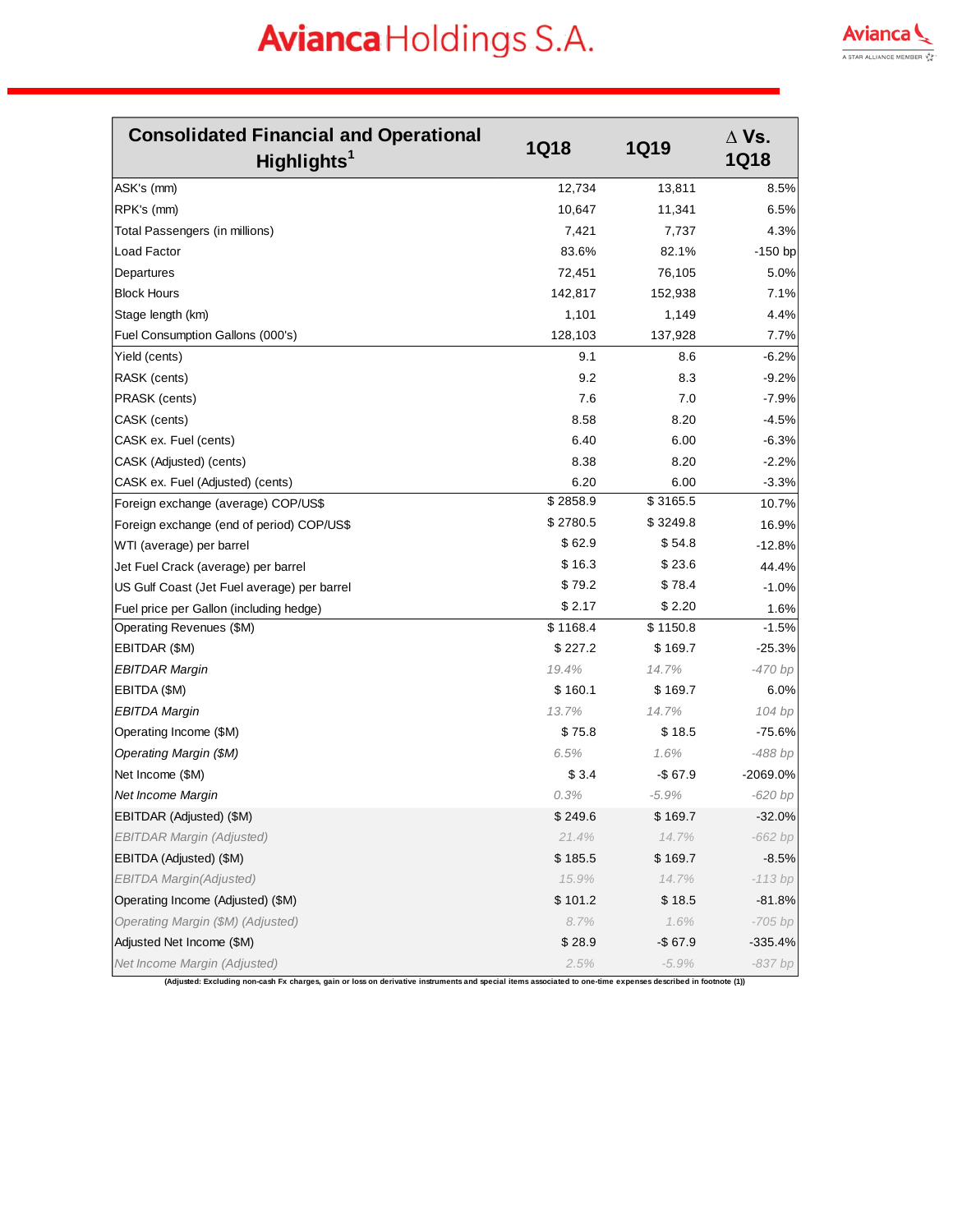

**Management Comments on 1Q 2019 Results**

Avianca Holdings reached an operating income (EBIT) of \$18.5 million in the first quarter 2019, with a 1.6% operating income (EBIT) margin. These results were primarily driven by a 1.5% decrease in total operating revenues as Latin American currencies devalued against the US dollar, coupled with an average fare reduction of 4.2%, resulted in a 6.2% year on year decline in passenger yields. Passenger revenues therefore decreased by 0.1%, while Cargo and Other Revenues decreased 8.4%, primarily due to the termination of a commercial agreement between Etihad and Avianca Holdings, as well as a reduction in chartered Cargo flights. Further, operating expenses increased by 3.6%, primarily driven by increased jet fuel consumption and an 49.0% increase in Fees and Others Expenses mainly due to gain on sale and leaseback transactions on A320 spare engines registered in 2018, as well as, a year on year increase in legal and consulting fees. Air Traffic expenses increased due to costs associated with outsourcing our GetCom call center to a strategic partner in December 2018 which resulted in an equivalent reduction in our Salaries Wages and Benefits line item as Avianca Holdings SA no longer owns its 50% participation in GetCom as announced on December 31, 2018.

Total operating revenues amounted to approximately \$1.2 billion during 1Q 2019. This represents a 0.1% year-on-year decrease, mainly due to a 8.4% decrease in Cargo and Other revenues. In addition, Avianca decided to reduce average fares by 4.2% this quarter given the macroeconomic weakness of several Latin American currencies. Yields therefore decreased 6.2% year over year, reaching 8.6 cents. Cargo and other revenues decreased by 8.4%, primarily due to the termination of the commercial agreement between Etihad and Avianca Holdings, as well as a reduction in chartered Cargo flights. These effects were partially offset by an increase in regular cargo revenues due to an 2.4% year over year increase in transported tons. Cargo and other revenues represented 15.7% of total revenues in the first quarter 2019.

Further, LifeMiles expanded its membership by 12.0% year on year, ending the first quarter with approximately 9.0 million members. The retail partnership program also continued to expand, reaching 515 partners in the first quarter 2019; a 48.4% year-on-year increase.

Avianca transported almost 7.7 million passengers in the first quarter of 2019; a 4.3% year-on-year increase. As such, Avianca reported a consolidated load factor of 82.1% for the first quarter 2019. Specifically, routes to Europe reached average consolidated load factors of 82.4%, while domestic Colombia routes reached a strong 81.6% load factor during the first quarter 2018.

1Q 2019 operating expenses were \$1.13 billion; a 3.6% year-on-year increase. This was primarily driven by a 9.4% increase in Fuel Expenses associated with the normalization of pre-strike operations which resulted in a 7.6% increase in fuel consumption. This trend was partially offset by the decrease in the Company's effective jet fuel prices, which decreased by 1.6%, from an average of US\$2.20 in the first quarter 2018 to US\$2.17 per gallon in the first quarter 2019. Further, Fees and Others Expenses increased 49.0% in the first quarter 2019 due to the gain on sale and leaseback transactions on A320 spare engines registered in 2018. In addition, Air traffic expenses increased 22.9%, mainly driven by the costs associated with outsourcing Avianca's call center GetCom to a strategic partner in December 2018. These results were partially offset by a 26.7% decrease in Flight Operations expenses, as the Company no longer operates the wet lease Aircraft used to mitigate effects of the late 2017 pilot strike. In addition, Sales and Marketing expenses decreased 19.7% mainly due to Avianca's decision to decrease tickets provisioned for interline commissions. This was also favorably impacted by higher interline commissions resulting from increased demand for Avianca tickets sold through partner airlines. Finally, Avianca Holdings SA adopted IFRS 16 on January 1, 2019. The new accounting standard requires the accounting of operating leases as assets and liabilities within financial statements, for all leases exceeding 12 months unless the underlying asset is of low value. As such the lessee recognizes the right of use of the underlying asset (and debt) at the present value of the outstanding lease payments. Therefore, the Aircraft rentals line item has been eliminated from 2019 onwards.

As part of the Company's ongoing fuel hedging strategy, a total of 65.8 million gallons of fuel were hedged at the end of the first quarter 2019, this corresponds to approximately 15.0% of the total expected volume to be consumed during 2019. Coverage levels were set at approximately \$2.10 per gallon.

In accordance with the Company's fleet plan, Avianca successfully renegotiated its order book with Airbus. Based on the new delivery schedule, Avianca Holdings has cancelled the delivery of 17 A320neo aircraft and postponed the delivery of an additional 35 Aircraft of the same type. As such, Avianca has reduced its financial commitments by more than \$2.6 billion dollars and has preserved a \$350 million cash position for the 2020-2022 period, when the deliveries were originally due. Further, Avianca will phase out up to ten (10) Embraer E190-100AR aircraft including all or part of the spare parts associated with said fleet under the most favorable terms and conditions for the Company. The book value of the E190-100AR fleet, at the period end, is \$ 198M and the associated book value of spare parts is \$ 16 M.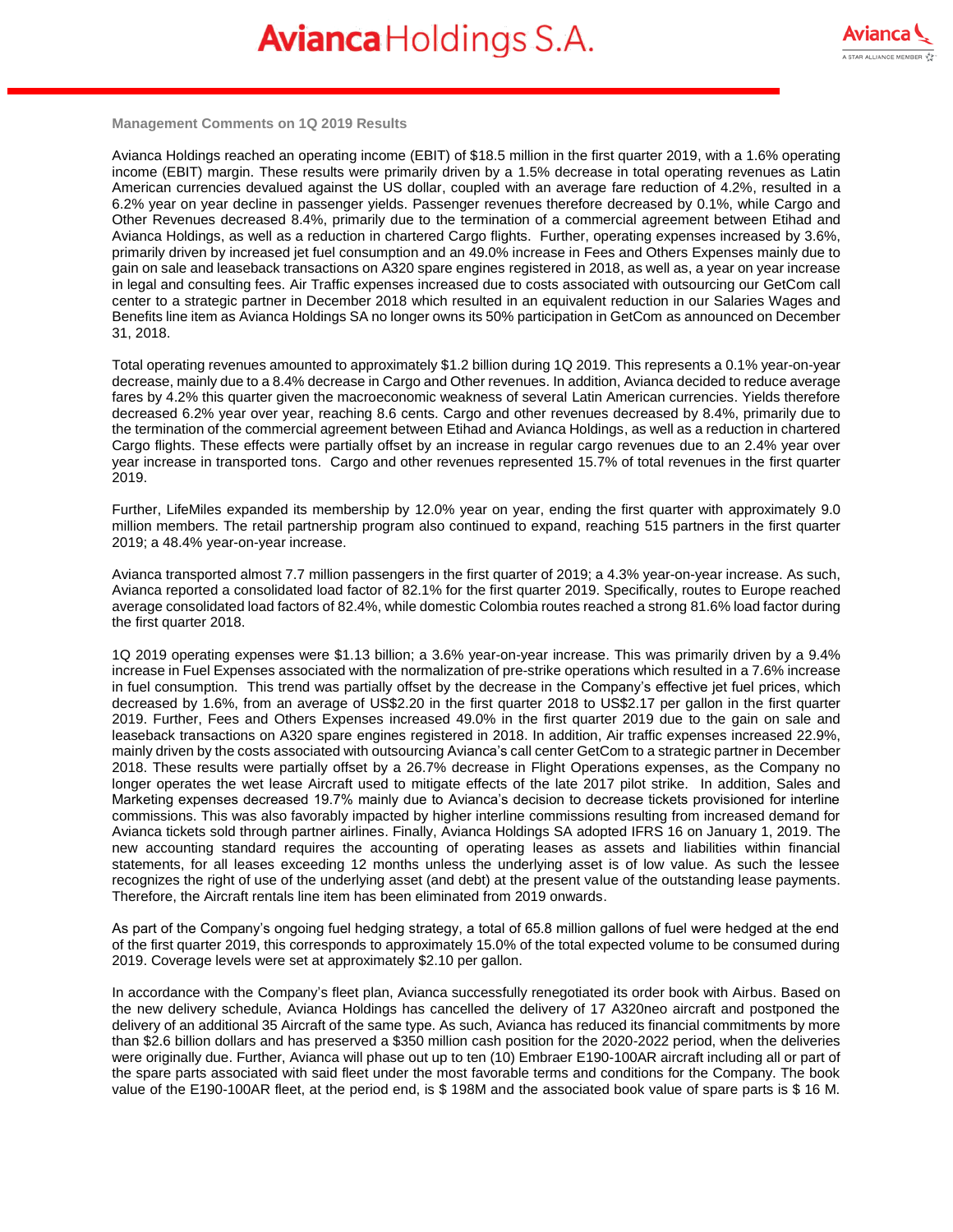The final impact on Avianca's income statement will be determined by the outcome of negotiations with those parties acquiring in the aircraft.

The Company recorded \$75.2 million in other non-operating expenses for the 1Q 2019, compared to a non-operating expense of \$64.9 million for the same quarter of 2018. Interest expenses increased by \$13.7million due to an increase in the number of aircraft under financial lease contracts as well as to an increase in corporate debt. The Company also recorded a \$11.8 million loss related to the non-cash foreign exchange translation adjustments, as compared to a \$16.3 million loss for the same period of 2018. This effect is primarily due to foreign exchange translation adjustments comprised of the net non-cash gain (or loss) from monetary assets and liabilities denominated in Colombian Pesos and Argentinian Pesos subject to the USD exchange rate.

The Company ended the quarter with cash and cash equivalents and available-for-sale securities including short-term certificates and bank deposits, restricted cash and cash equivalents and available-for-sale securities, (other current assets) in the amount of \$357.5 million, equivalent to approximately 7.3% of revenues for the last twelve months.

In line with the adoption of IFRS 16 since January 1, 2019 Avianca's leverage is calculated using EBITDA as operating leases are now capitalized in Property Plant and Equipment as well as long- and short-term debt. Property Plant and equipment is depreciated over. As such, the Avianca's leverage position (Debt to EBITDA) amounted to 5.6x. Avianca expects continued leverage improvement going forward, with benefit of its transformation process and the Profitability Strategy the Company has implemented throughout the organization it. Avianca's total long-term debt amounted to \$4.16 billion, while total liabilities were \$7.08 billion.

**Full Year 2019 – Outlook**

| <b>Outlook Summary</b>          | <b>Full Year 2019</b> |
|---------------------------------|-----------------------|
| <b>Total Passenger Increase</b> | $0.0\% - 2.0\%$       |
| Capacity (ASK) Increase         | $0.0\% - 2.0\%$       |
| Load Factor                     | $81.0\% - 83.0\%$     |
| EBIT Margin <sup>1</sup>        | $5.5\% - 7.5\%$       |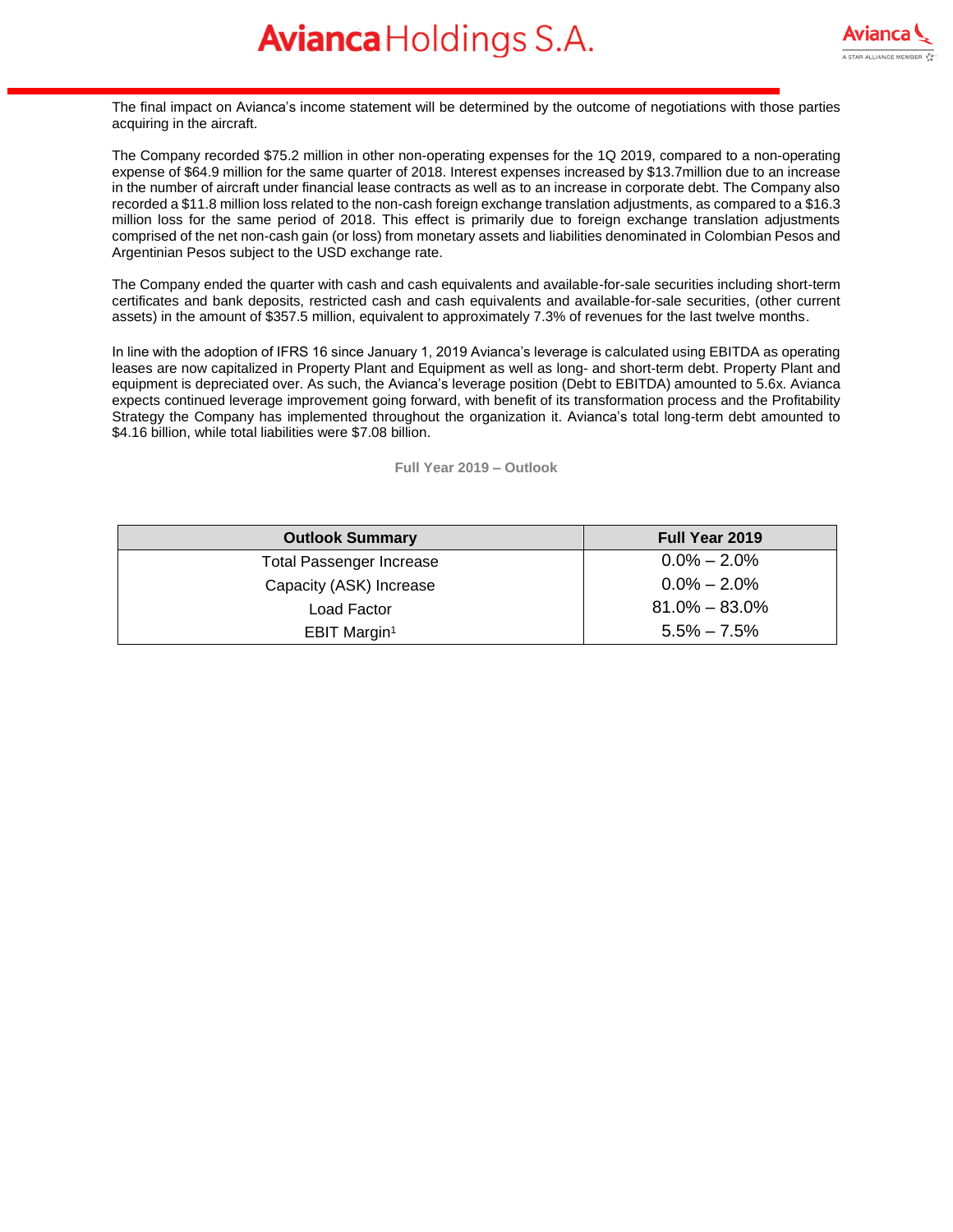

#### **Analysis by ASKs (in U.S. cents)**

|                                 | <b>1Q18</b> | <b>1Q19</b> | $\Delta$ Vs. 1Q19 |
|---------------------------------|-------------|-------------|-------------------|
| Operating revenue:              |             |             |                   |
| Passenger                       | 7.63        | 7.03        | $-7.9%$           |
| Cargo and other                 | 1.55        | 1.31        | $-15.5%$          |
| <b>Total Operating Revenues</b> | 9.18        | 8.33        | $-9.2%$           |
| Operating expenses:             |             |             |                   |
| <b>Flight operations</b>        | 0.32        | 0.22        | $-32.4%$          |
| Aircraft fuel                   | 2.18        | 2.20        | 0.9%              |
| Ground operations               | 0.90        | 0.87        | $-3.3%$           |
| Aircraft rentals                | 0.53        |             | $-100.0%$         |
| Passenger services              | 0.33        | 0.36        | 8.9%              |
| Maintenance and repairs         | 0.35        | 0.35        | $-0.6%$           |
| Air traffic                     | 0.49        | 0.55        | 13.3%             |
| Selling expenses                | 1.05        | 0.78        | $-26.0%$          |
| Fees and other expenses         | 0.28        | 0.39        | 37.4%             |
| Special charges                 |             | 0.09        | N/A               |
| Salaries, wages and benefits    | 1.48        | 1.30        | $-12.3%$          |
| Depreciation and amortization   | 0.66        | 1.09        | 65.3%             |
| <b>Total operating expense</b>  | 8.58        | 8.20        | $-4.5%$           |
| <b>Operating profit (EBIT)</b>  | 0.59        | 0.13        | $-77.5%$          |
| <b>Total CASK</b>               | 8.58        | 8.20        | $-4.5%$           |
| CASK ex. Fuel                   | 6.40        | 6.00        | $-6.3%$           |
| Total Cask (Adjusted)           | 8.67        | 8.20        | $-5.4%$           |
| CASK ex. Fuel (Adjusted)        | 6.48        | 6.00        | $-7.5%$           |
| Yield                           | 9.13        | 8.56        | $-6.2%$           |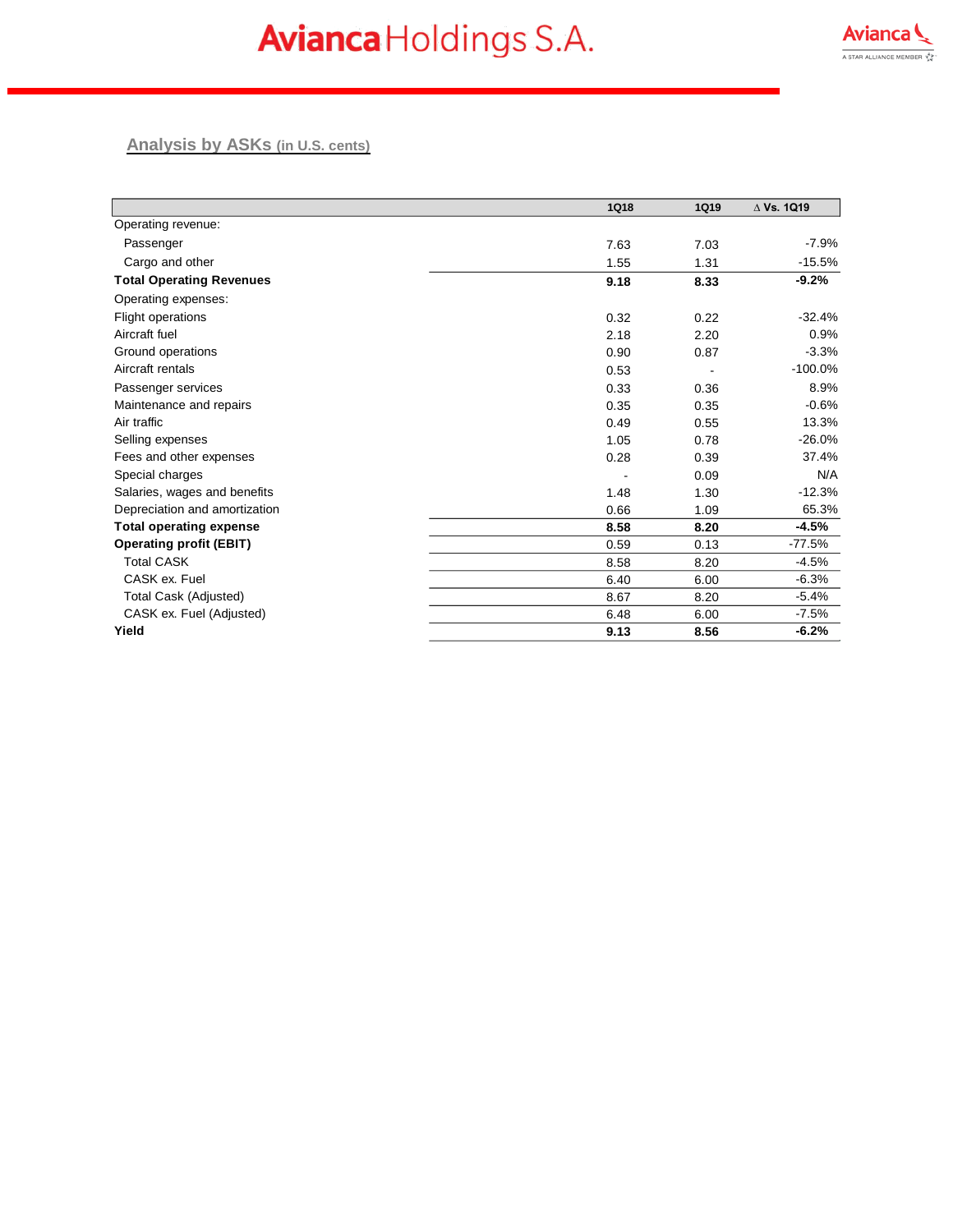

**Interim Condensed Consolidated Statement of Comprehensive Income for the Threemonth period ended March 31, 2018 and 2019 (In USD thousands)**

|                                           | 2019            | 2018            |
|-------------------------------------------|-----------------|-----------------|
| Operating revenue:                        |                 |                 |
| Passenger                                 | \$<br>970,400   | \$<br>971,601   |
| Cargo and other                           | 180,353         | 196,793         |
| <b>Total operating revenue</b>            | \$<br>1,150,753 | \$<br>1,168,394 |
| Operating expenses:                       |                 |                 |
| <b>Flight operations</b>                  | 30,132          | 41,106          |
| Aircraft fuel                             | 304,064         | 277,963         |
| Ground operations                         | 120,013         | 114,414         |
| Aircraft rentals                          |                 | 67,115          |
| Passenger services                        | 49,880          | 42,236          |
| Maintenance and repairs                   | 48,106          | 44,622          |
| Air traffic                               | 76,350          | 62,133          |
| Selling expenses                          | 107,763         | 134,273         |
| Salaries, wages and benefits              | 179,322         | 188,491         |
| Fees and other expenses                   | 53,570          | 35,949          |
| Special charges                           | 11,900          |                 |
| Depreciation, amortization and impairment | 151,200         | 84,333          |
| <b>Total operating expenses</b>           | 1,132,300       | 1,092,635       |
| <b>Operating profit</b>                   | 18,453          | 75,759          |
| Interest expense                          | (68, 616)       | (54, 889)       |
| Interest income                           | 4,454           | 5,698           |
| Derivative instruments                    | 495             | 490             |
| Foreign exchange                          | (11, 749)       | (16, 236)       |
| Equity method profit                      | 245             |                 |
| (Loss) profit before income tax           | (56, 718)       | 10,822          |
| Income tax expense - current              | (8, 464)        | (16, 867)       |
| Income tax expense - deferred             | (2,730)         | 9,493           |
| Total income tax expense                  | (11, 194)       | (7, 374)        |
| Net (loss) profit for the period          | \$<br>(67, 912) | \$<br>3,448     |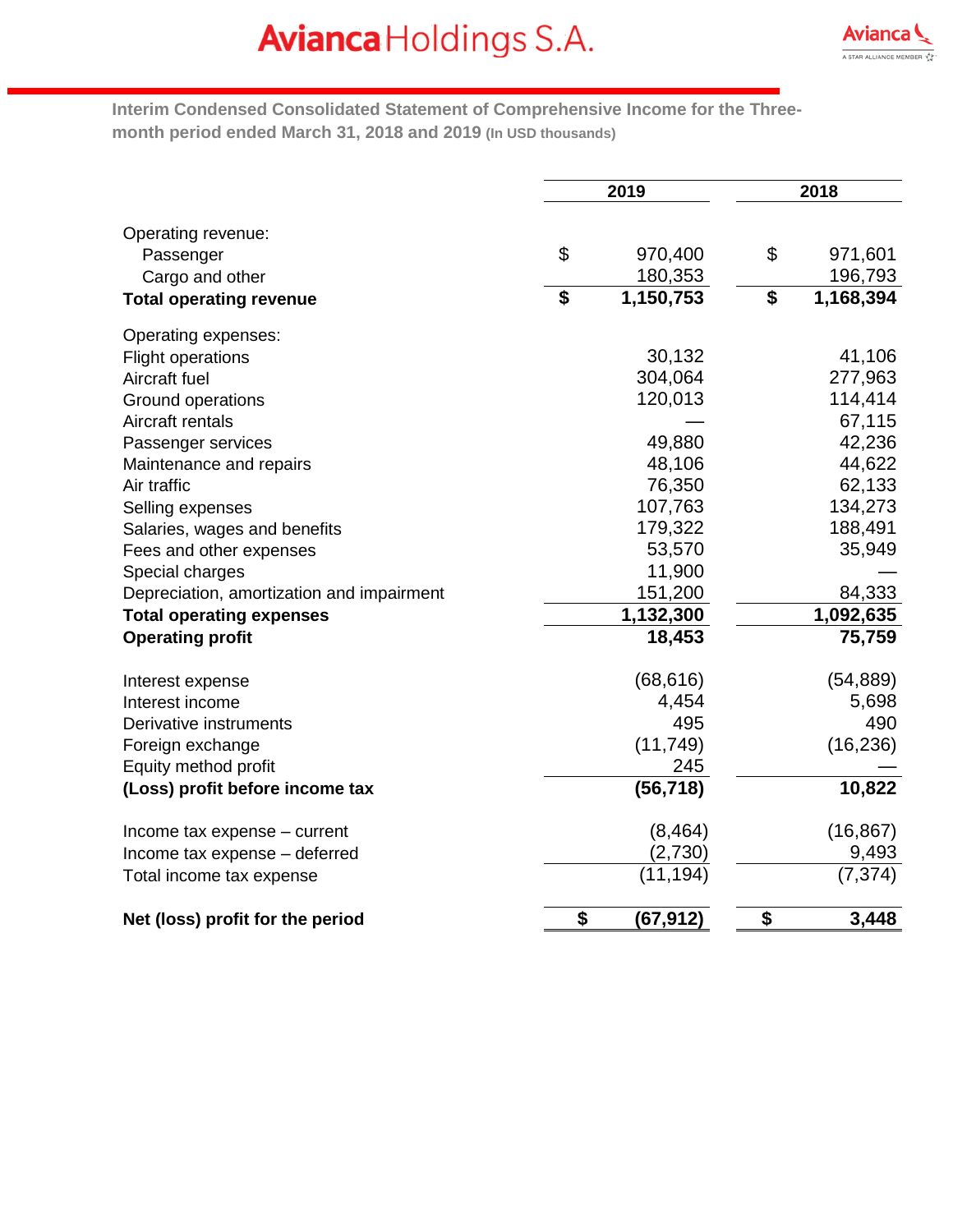**Interim Condensed Consolidated Statement of Financial Position (in USD thousands)**

|                                              | March 31,<br>2019 |           | December 31,<br>2018 |           |
|----------------------------------------------|-------------------|-----------|----------------------|-----------|
| <b>Assets</b>                                |                   |           |                      |           |
| <b>Current assets:</b>                       |                   |           |                      |           |
| Cash and cash equivalents                    | \$                | 290,918   | \$                   | 273,108   |
| <b>Restricted cash</b>                       |                   | 107       |                      | 4,843     |
| Trade and other receivables, net of expected |                   |           |                      |           |
| credit losses                                |                   | 285,411   |                      | 288,157   |
| Accounts receivables from related parties    |                   | 5,065     |                      | 6,290     |
| <b>Current tax assets</b>                    |                   | 255,885   |                      | 231,914   |
| Expendable spare parts and supplies, net of  |                   |           |                      |           |
| provision for obsolescence                   |                   | 92,928    |                      | 90,395    |
| Prepayments                                  |                   | 103,093   |                      | 99,864    |
| Deposits and other assets                    |                   | 102,446   |                      | 89,773    |
| <b>Total current assets</b>                  |                   | 1,135.853 |                      | 1,084,344 |
| Assets held for sale                         |                   |           |                      | 31,580    |
| Non-current assets:                          |                   |           |                      |           |
| Deposits and other assets                    |                   | 91,971    |                      | 115,504   |
| Trade and other receivables, net of expected |                   |           |                      |           |
| credit losses                                |                   | 33,653    |                      | 35,503    |
| Non-current taxes assets                     |                   |           |                      | 19        |
| Intangible assets and goodwill, net          |                   | 507,312   |                      | 513,803   |
| Deferred tax assets                          |                   | 21,334    |                      | 24,573    |
| Property and equipment, net                  |                   | 6,169,435 |                      | 5,313,317 |
| Total non-current assets                     |                   | 6,823,705 |                      | 6,002,719 |
| <b>Total assets</b>                          | \$                | 7,959,558 | \$                   | 7,118,643 |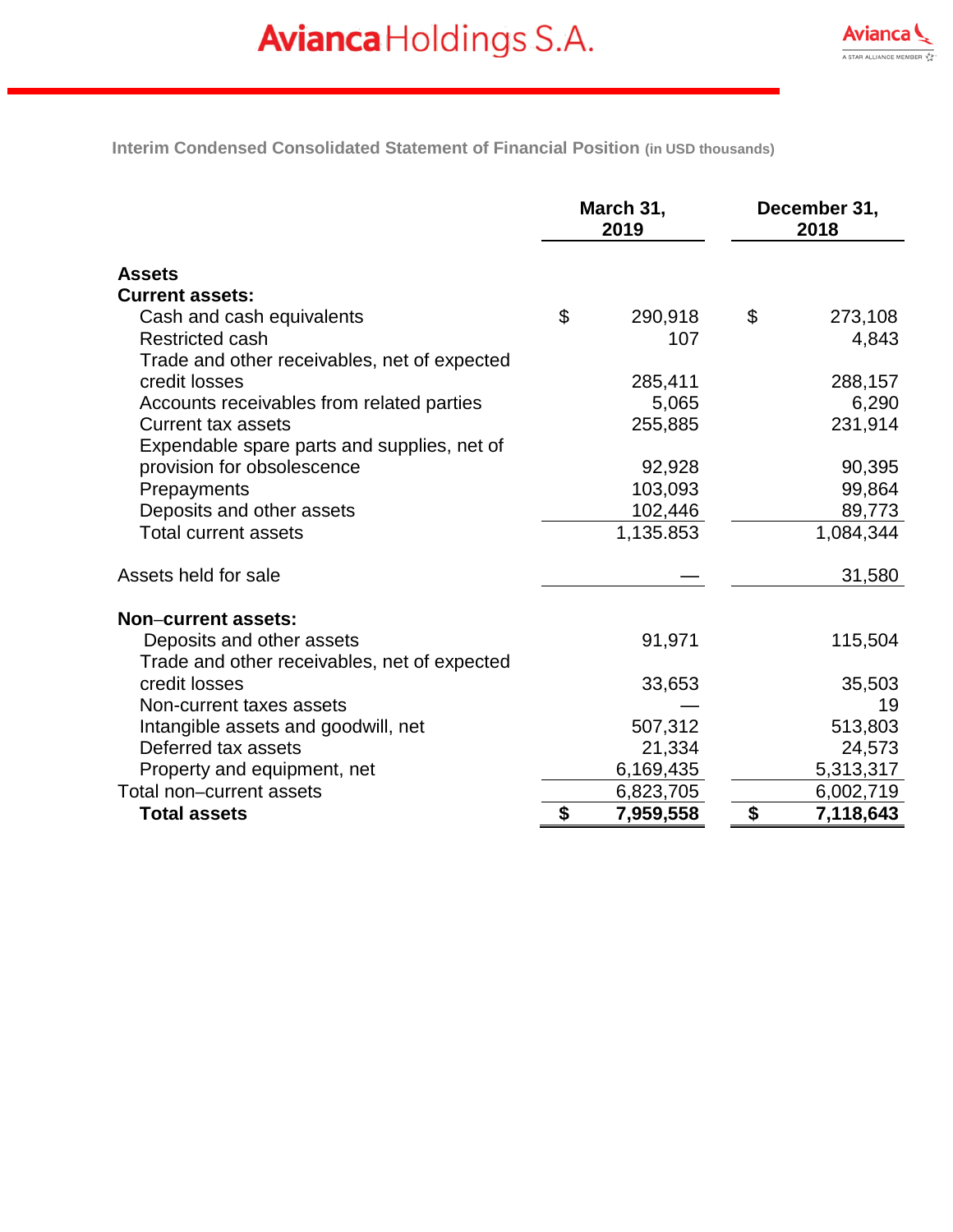|                                                    | March 31,<br>2019 | December 31,<br>2018 |
|----------------------------------------------------|-------------------|----------------------|
| <b>Liabilities and equity</b>                      |                   |                      |
| <b>Current liabilities:</b>                        |                   |                      |
| Short-term borrowings and current portion of long- |                   |                      |
| term debt                                          | \$<br>838,980     | \$<br>626,742        |
| Accounts payable                                   | 597,183           | 664,272              |
| Accounts payable to related parties                | 3,281             | 2,827                |
| Accrued expenses                                   | 127,885           | 108,712              |
| <b>Current tax liabilities</b>                     | 27,361            | 26,702               |
| Provisions for legal claims                        | 10,116            | 7,809                |
| Provisions for return conditions                   | 14,326            | 2,475                |
| <b>Employee benefits</b>                           | 130,807           | 125,147              |
| Air traffic liability                              | 420,645           | 424,579              |
| Frequent flyer deferred revenue                    | 188,024           | 186,378              |
| <b>Other liabilities</b>                           | 13,080            | 3,861                |
| <b>Total current liabilities</b>                   | 2,371,688         | 2,179,504            |
| Non-current liabilities:                           |                   |                      |
| Long-term debt                                     | 4, 157, 272       | 3,380,838            |
| Accounts payable                                   | 6,972             | 7,127                |
| Provisions for return conditions                   | 121,007           | 127,685              |
| <b>Employee benefits</b>                           | 112,163           | 110,085              |
| Deferred tax liabilities                           | 16,888            | 18,437               |
| Frequent flyer deferred revenue                    | 232,610           | 234,260              |
| <b>Other liabilities</b>                           | 60,606            | 68,246               |
| Total non-current liabilities                      | 4,707,518         | 3,946,678            |
| <b>Total liabilities</b>                           | \$<br>7,079,206   | \$<br>6,126,182      |
| Equity:                                            |                   |                      |
| Common stock                                       | 82,600            | 82,600               |
| Preferred stock                                    | 42,023            | 42,023               |
| Additional paid-in capital on common stock         | 234,567           | 234,567              |
| Additional paid-in capital on preferred stock      | 469,273           | 469,273              |
| Retained earnings                                  | 295,727           | 386,087              |
| Other comprehensive income                         | (42,947)          | (44,096)             |
| Equity attributable to owners of the Company       | 1,081,243         | 1,170,454            |
| Non-controlling interest                           | (200, 891)        | (177, 993)           |
| <b>Total equity</b>                                | 880,352           | 992,461              |
| <b>Total liabilities and equity</b>                | \$<br>7,959,558   | \$<br>7,118,643      |

**Notes with regard to the statement of future expectations**

This report contains statements of future expectations.<br>These may include words such as "expect", "estimate" "forecast", "plan", "believe" and similar expressions. These statements and the statements regarding the<br>These ma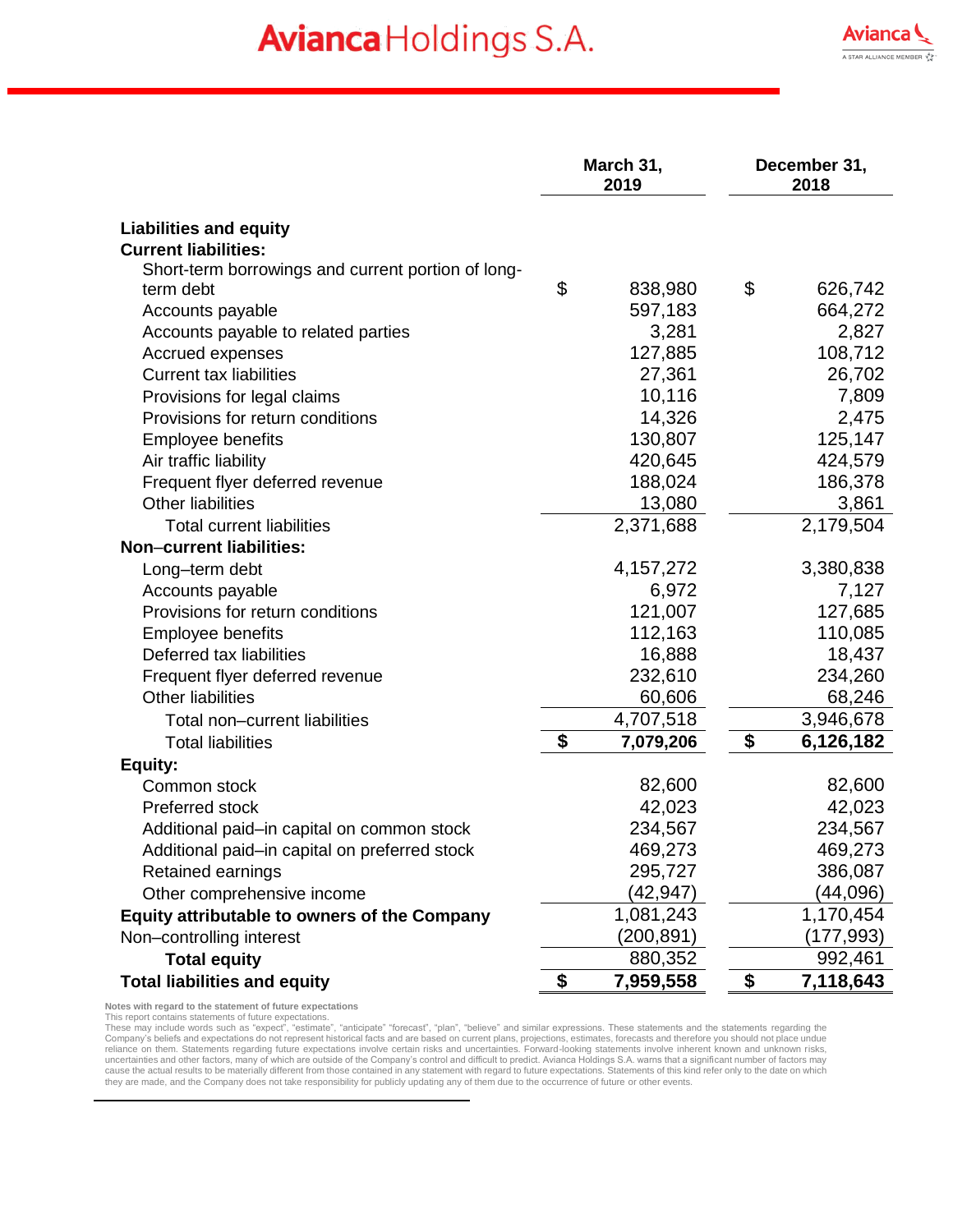

#### **Glossary of Operating Performance Terms**

This report contains terms relating to operating performance that are commonly used in the airline industry and are defined as follows:

### **A**

**ASK:** Available seat kilometers represents aircraft seating capacity multiplied by the number of kilometers the seats are flown.

**ATK:** Available ton kilometers represents cargo ton capacity multiplied by the number of kilometers the cargo is flown.

### **B**

**Block Hours:** Refers to the elapsed time between an aircraft leaving an airport gate and arriving at an airport gate.

### **C**

**CASK:** Cost per available seat kilometer represents operating expenses divided by available seat kilometers (ASKs).

**CASK ex-fuel:** Represents operating expenses other than fuel divided by available seat kilometers (ASKs).

**Cargo Discount:** The cargo discount is the incremental revenue under Cargo and Other Revenue, which recorded the difference between the selling price charged by third party agencies to final customers and the price Avianca Cargo charged third party agencies. The cargo discount was then subsequently discounted as an incremental expense under Sales and Marketing having no impact on nominal profitability. Commencing third quarter 2016 the company no longer records cargo discount.

**Code Share Agreement:** refers to our code share agreements with other airlines with whom we have business arrangements to share the same flight. A seat can be purchased on one airline but is actually operated by a cooperating airline under a different flight number or code. The term "code" refers to the identifier used in flight schedules, generally the two-character IATA airline designator code and flight number. Code share alliances allow greater access to cities through a given airline's network without having to offer extra flights, and makes connections simpler by allowing single bookings across multiple planes.

### **L**

**Load Factor:** Represents the percentage of aircraft seating capacity that is actually utilized and is calculated by dividing revenue passenger kilometers by available seat kilometers (ASKs).

### **R**

**RASK:** Operating revenue per available seat kilometer represents operating revenue divided by available seat kilometers.